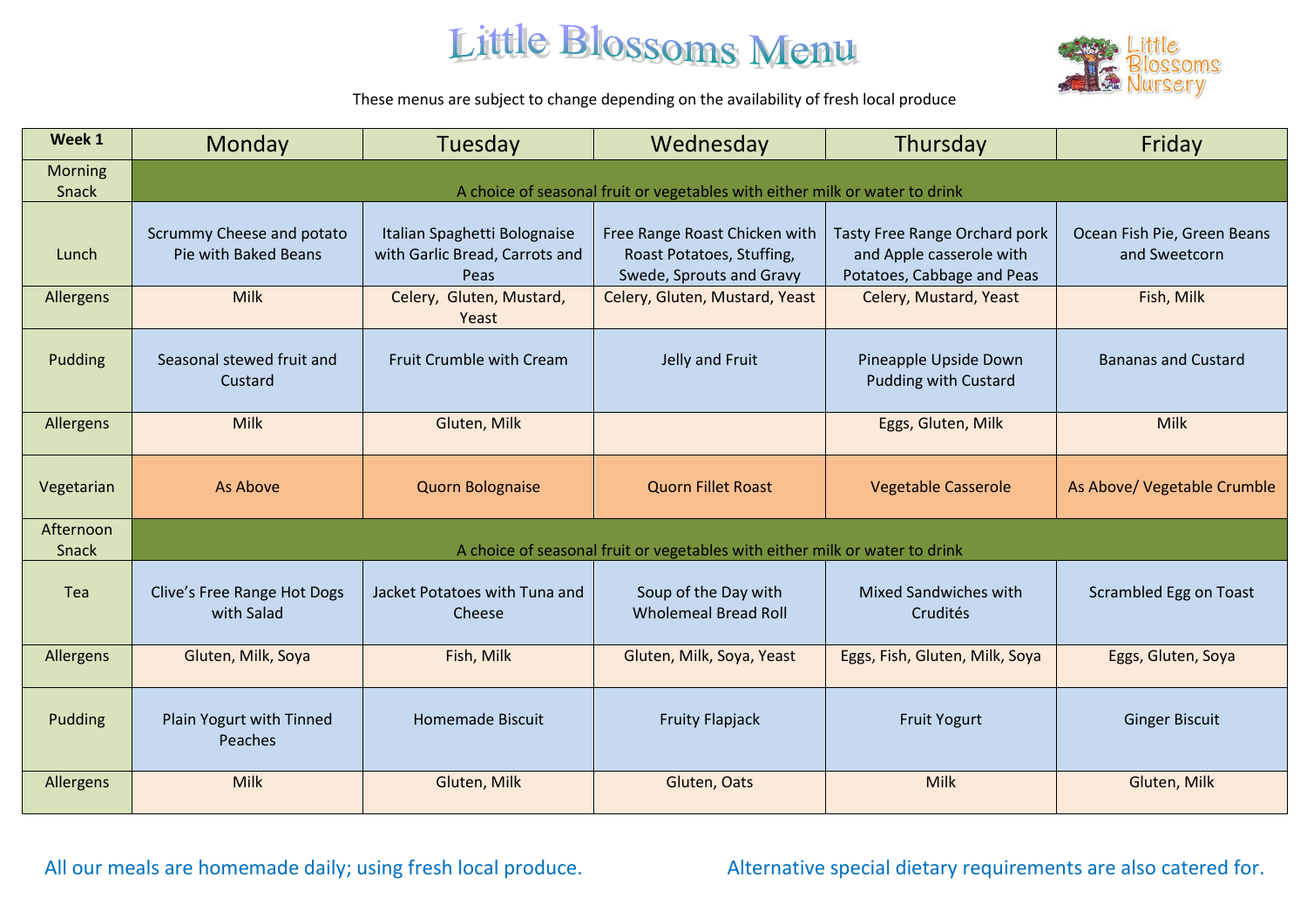

These menus are subject to change depending on the availability of fresh local produce

| Week 2                    | Monday                                                                      | Tuesday                                                                                 | Wednesday                                                      | Thursday                                                  | Friday                                              |
|---------------------------|-----------------------------------------------------------------------------|-----------------------------------------------------------------------------------------|----------------------------------------------------------------|-----------------------------------------------------------|-----------------------------------------------------|
| <b>Morning</b><br>Snack   | A choice of seasonal fruit or vegetables with either milk or water to drink |                                                                                         |                                                                |                                                           |                                                     |
| Lunch                     | Chicken Korma with Brown<br><b>Rice and Peas</b>                            | Roast Topside of Beef with<br>Roast Potatoes, Yorkshire<br>Pudding, Carrots and Cabbage | Salmon and Broccoli Pasta<br><b>Bake with Peas and Carrots</b> | Pork in a BBQ sauce with Cous<br>Cous, Peas and Sweetcorn | Shepherds Pie with Green<br><b>Beans and Swede</b>  |
| Allergens                 | <b>Milk</b>                                                                 | Celery, Egg, Gluten, Mustard,<br>Yeast                                                  | Fish, Gluten, Milk,                                            | Celery, Gluten, Mustard, Yeast                            | Celery, Mustard, Yeast                              |
| Pudding                   | <b>Fruit and Cream</b>                                                      | Ice Cream with Fruit Puree                                                              | Eves Pudding with Custard                                      | <b>Rice Pudding</b>                                       | Fruits of the Forest Crumble<br>with Creamy Custard |
| <b>Allergens</b>          | Milk                                                                        | <b>Milk</b>                                                                             | Egg, Gluten, Milk                                              | Gluten, Milk                                              | Gluten, Milk                                        |
| Vegetarian                | Vegetable Bhuna                                                             | <b>Quorn Roast</b>                                                                      | As Above                                                       | As above                                                  | <b>Vegetable Bake</b>                               |
| Afternoon<br><b>Snack</b> | A choice of seasonal fruit or vegetables with either milk or water to drink |                                                                                         |                                                                |                                                           |                                                     |
| Tea                       | <b>Sammy Sardines on Toast</b>                                              | Mixed Open Rolls with Salad                                                             | Crumpets with Marmite,<br>Cream Cheese, Jam or Lemon<br>Curd   | Boiled Egg with Bread and<br><b>Butter Soldiers</b>       | Homemade Italian Pizza with<br>Salad                |
| <b>Allergens</b>          | Fish, Gluten, Soya                                                          | Egg, Fish, Gluten, Milk, Soya                                                           | Gluten, Milk                                                   | Eggs, Gluten, Soya                                        | Gluten, Milk, Soya                                  |
| Pudding                   | <b>Fruit Muffin</b>                                                         | <b>Fresh Fruit Salad</b>                                                                | Homemade Biscuit                                               | <b>Fruit Scones</b>                                       | <b>Natural Yogurt</b>                               |
| <b>Allergens</b>          | Egg, Gluten, Milk                                                           |                                                                                         | Eggs, Gluten, Milk                                             | Gluten, Milk                                              | Milk                                                |

All our meals are homemade daily; using fresh local produce. Alternative special dietary requirements are also catered for.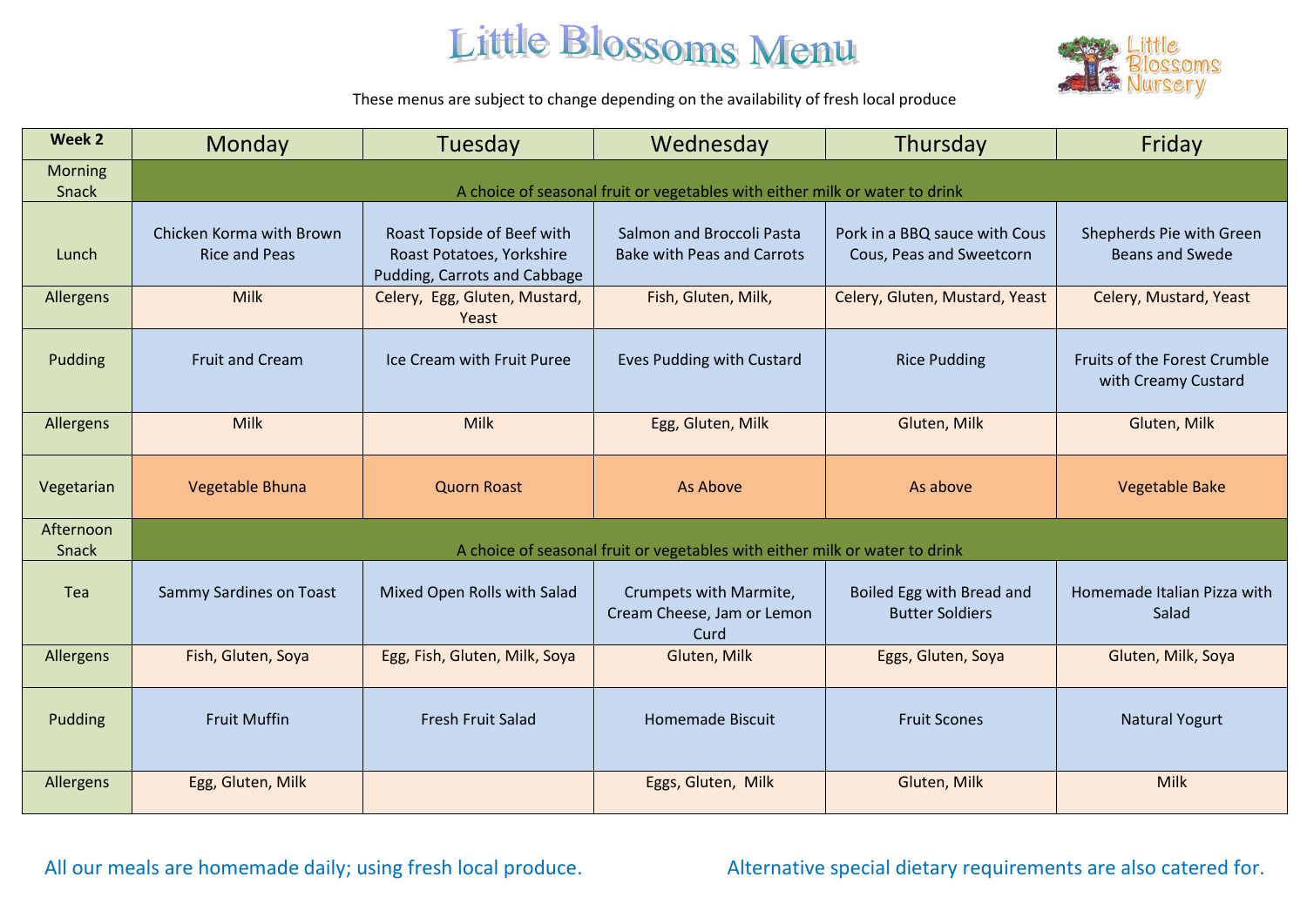

These menus are subject to change depending on the availability of fresh local produce

| Week 3                  | Monday                                                                      | Tuesday                                                           | Wednesday                                                                              | Thursday                                                               | Friday                                                                            |
|-------------------------|-----------------------------------------------------------------------------|-------------------------------------------------------------------|----------------------------------------------------------------------------------------|------------------------------------------------------------------------|-----------------------------------------------------------------------------------|
| <b>Morning</b><br>Snack | A choice of seasonal fruit or vegetables with either milk or water to drink |                                                                   |                                                                                        |                                                                        |                                                                                   |
| Lunch                   | Atlantic Cod in Cheese sauce<br>with Rice and Peas                          | <b>Chicken Casserole with</b><br>Potatoes, Cabbage and<br>Parsnip | Homemade Minty Lamb<br>Burger with Mashed Pototo,<br>Peas and Sweetcorn                | Gammon with Parsley Sauce,<br>New Pototoes, Green Beans<br>and Carrots | Clive's Free Range Sausage<br>with Mash Pototo, Peas,<br><b>Carrots and Gravy</b> |
| Allergens               | Fish, Gluten, Milk                                                          | Celery, Mustard, Yeast                                            | Tomato                                                                                 | Gluten, Milk                                                           | Celery, Milk, Mustard, Yeast                                                      |
| Pudding                 | <b>Stewed Apple with Raisins</b>                                            | <b>Rice Pudding</b>                                               | Sponge Pudding and Custard                                                             | Yogurt with Fruit Puree                                                | Crunchy Crumble with<br><b>Fromage Frais</b>                                      |
| Allergens               | <b>Milk</b>                                                                 | Milk                                                              | Egg, Gluten, Milk, Strawberry<br><b>Flavouring</b>                                     | Milk                                                                   | Gluten, Milk                                                                      |
| Vegetarian              | <b>Vegetable Medley Pie</b>                                                 | Vegetable casserole                                               | Vegetable Burger                                                                       | <b>Quorn Roast</b>                                                     | <b>Quorn Sausage</b>                                                              |
| Afternoon<br>Snack      | A choice of seasonal fruit or vegetables with either milk or water to drink |                                                                   |                                                                                        |                                                                        |                                                                                   |
| Tea                     | <b>Beans on Toast</b>                                                       | Quiche and salad                                                  | Cheese and Biscuits with<br>Carrot, Celery and Cucumber<br><b>Sticks with Hoummous</b> | Selection of sandwiches and<br>vegetable crudites                      | Pitta Bread with Ham,<br>Tomato, Cheese, Carrots and<br>beetroot                  |
| Allergens               | Gluten, Milk, Soya                                                          | Eggs, gluten, Milk                                                | Celery, Gluten, Milk, Sesame                                                           | Eggs, Fish, Gluten, Milk, Soya                                         | Gluten, Milk, Tomato                                                              |
| Pudding                 | <b>Fruit Yogurt</b>                                                         | <b>Banana Cake</b>                                                | <b>Fruit Salad</b>                                                                     | Apple and Cinnamon Cake                                                | Rice Krispie cake                                                                 |
| Allergens               | <b>Milk</b>                                                                 | Egg, Gluten, Milk                                                 |                                                                                        | Eggs, Gluten, Milk                                                     | Gluten, Milk                                                                      |

All our meals are homemade daily; using fresh local produce. Alternative special dietary requirements are also catered for.